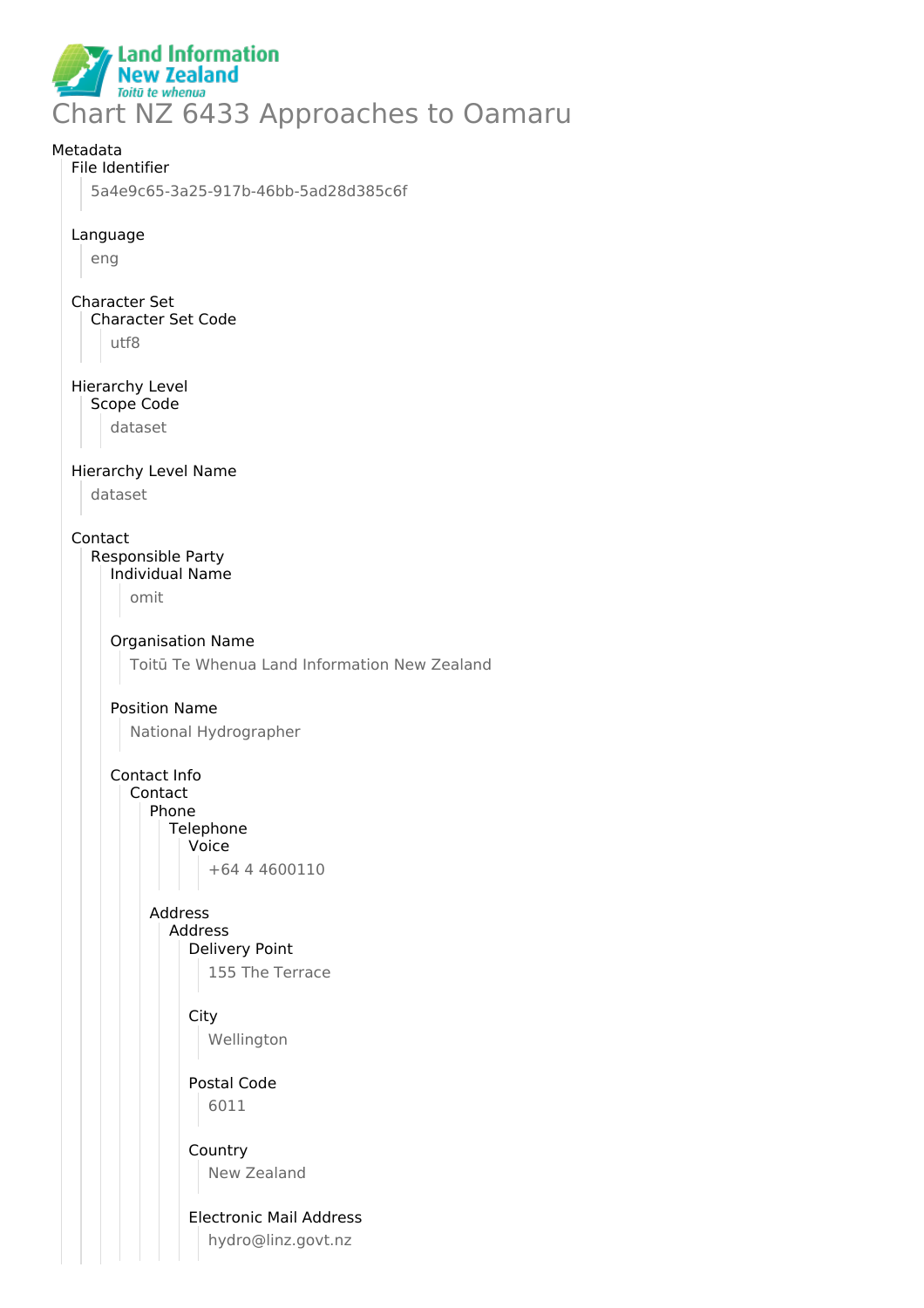Role Role Code resourceProvider

#### Date Stamp

Date

2014-05-05

## Metadata Standard Name

ANZLIC Metadata Profile: An Australian/New Zealand Profile of AS/NZS ISO 19115:2005, Geographic information - Metadata

## Metadata Standard Version

1.1

# Identification Info

Data Identification

Citation

Citation Title

Chart NZ 6433 Approaches to Oamaru

Date

## Abstract

Raster chart image of: NZ 6433 Approaches to Oamaru This data was compiled for the use at the following scale: 1:36000 File reference: NZ643301 THIS DATA DOES NOT REPLACE NAUTICAL CHARTS AND MUST NOT TO BE USED FOR NAVIGATION. The hydrographic raster data made available through the LINZ Data Service is based on the Paper Navigational Charts published and maintained by the New Zealand Hydrographic Authority at Toitū Te Whenua Land Information New Zealand (LINZ). The online New Zealand Chart Catalogue provides more detailed and the most up to date information about New Zealand charts: [New Zealand Chart Catalogue] (http://www.linz.govt.nz/hydro/charts/nz202-chart-catalogue) Information on symbols and abbreviations used on nautical charts: [Symbols and Abbreviations] (http://www.linz.govt.nz/hydro/charts/chart-symbols-terms-abbreviations) Hydrographic standards and specifications for nautical charts and publications: [Standards and Specifications] (http://www.linz.govt.nz/hydro/regulation/)

## Purpose

The hydrographic raster data available through the LINZ Data Service is based on official Paper Navigational Charts published by the New Zealand Hydrographic Authority. It should be noted that due to the translation process, some information from the charts is omitted and positions may be not be accurate. This data: does not replace official Navigational Charts; should not be used for navigation; are not corrected for Notices to Mariners. For navigation, mariners should use official New Zealand Charts as available from chart retailers.

## **Status**

Progress Code

onGoing

Point Of Contact Responsible Party Individual Name Omit

> Organisation Name Toitū Te Whenua Land Information New Zealand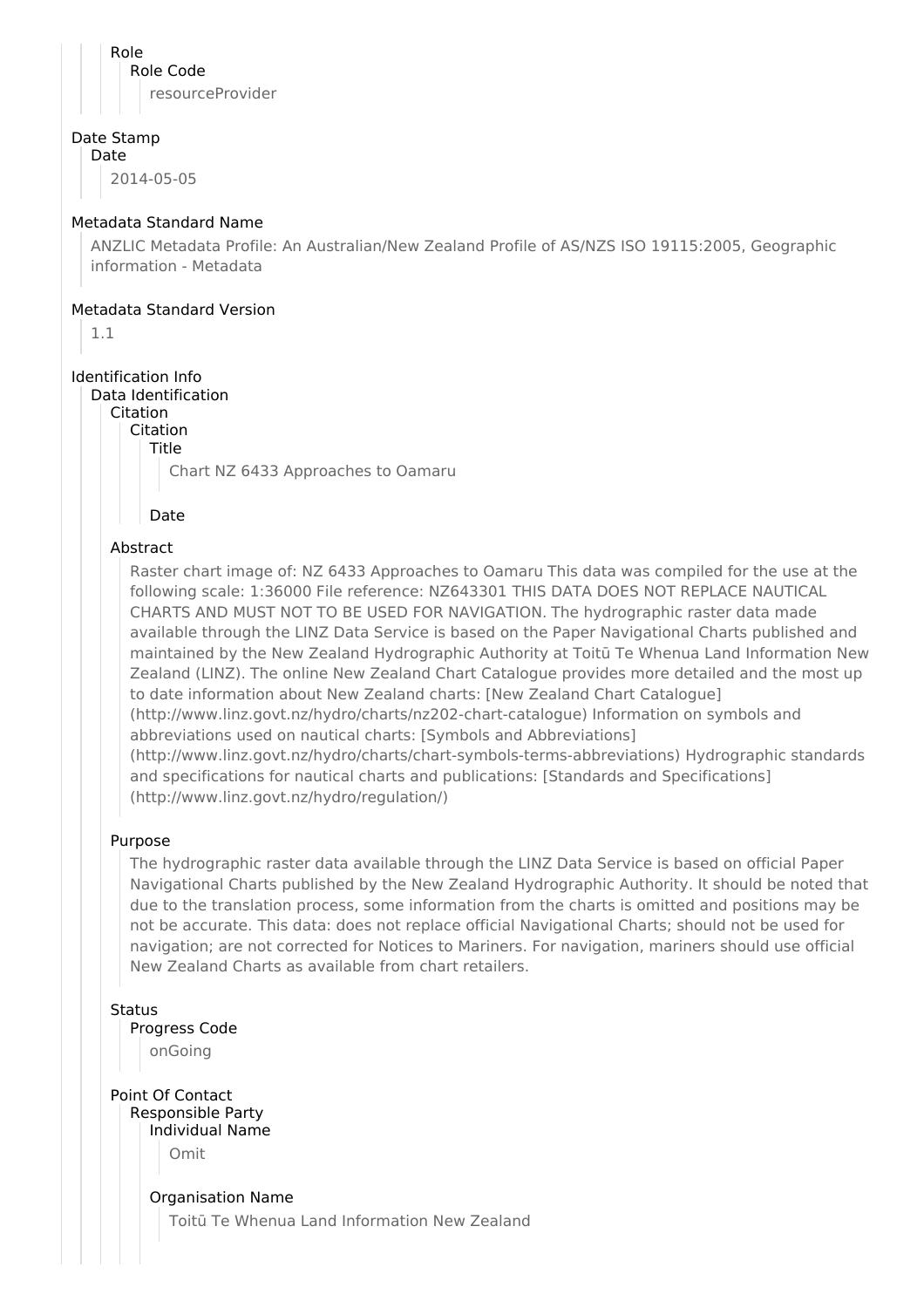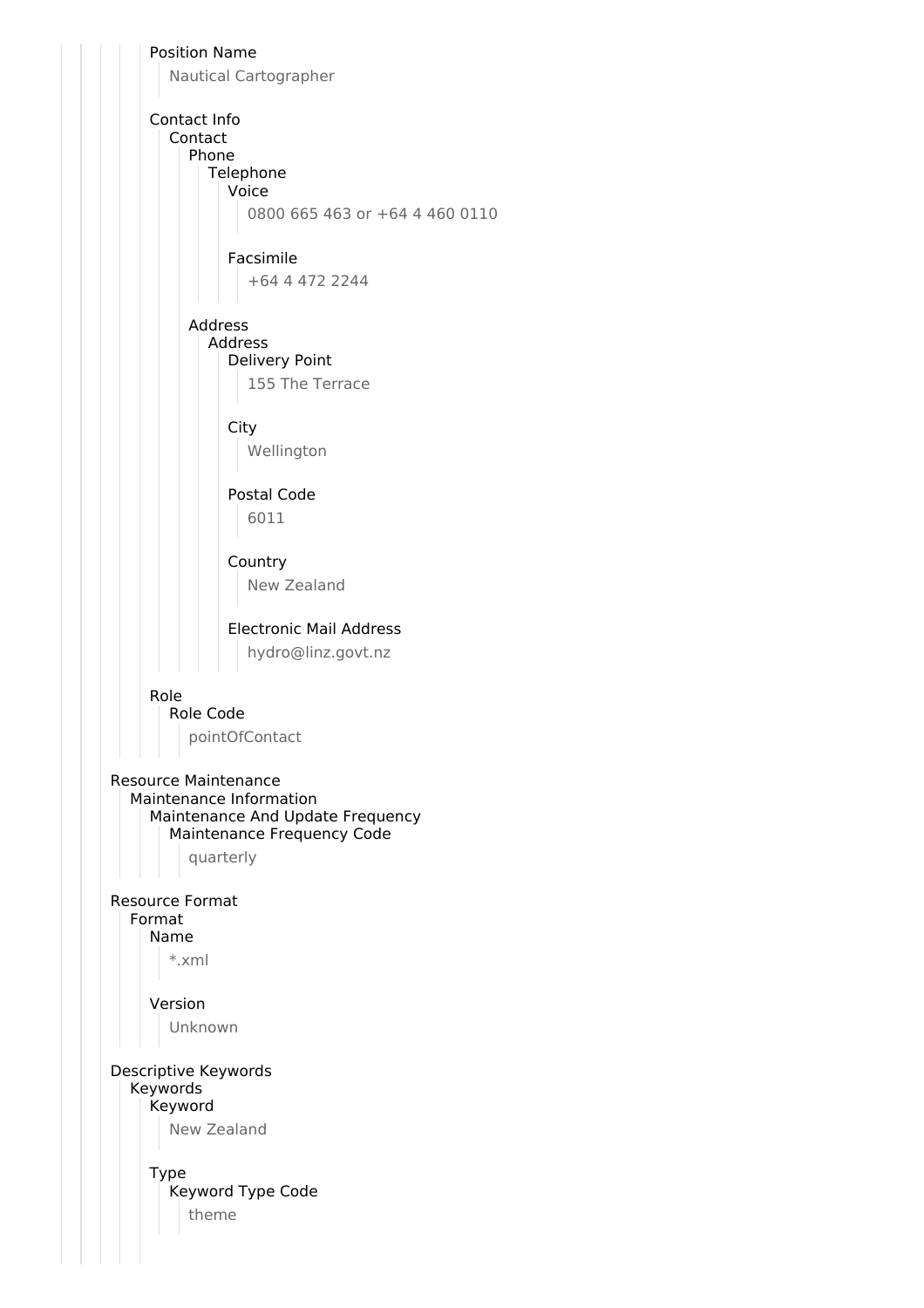

problems exist then the requirement to display the above attribution statements is waived and in lieu the attribution statement is to be made in any terms or conditions associated with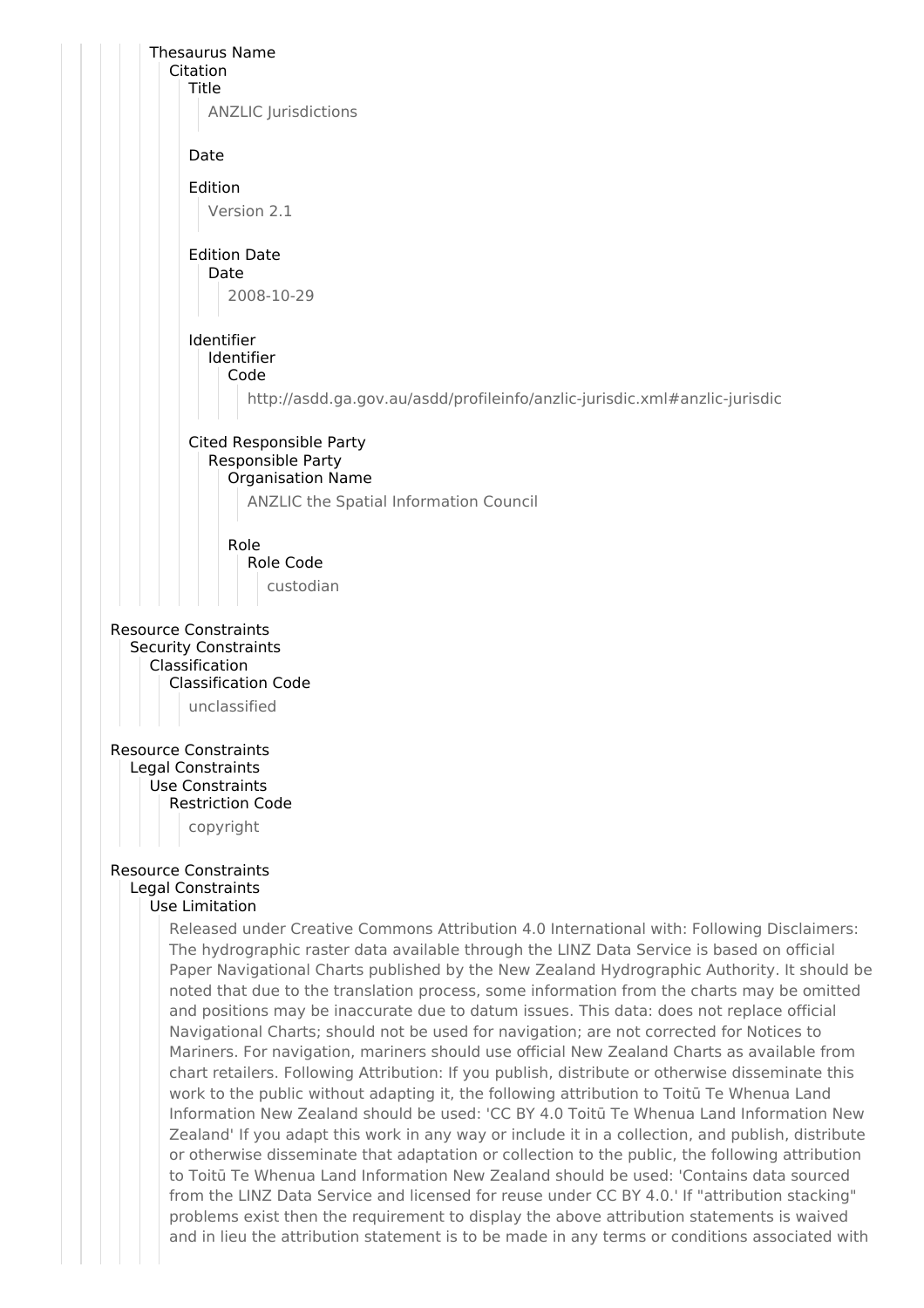